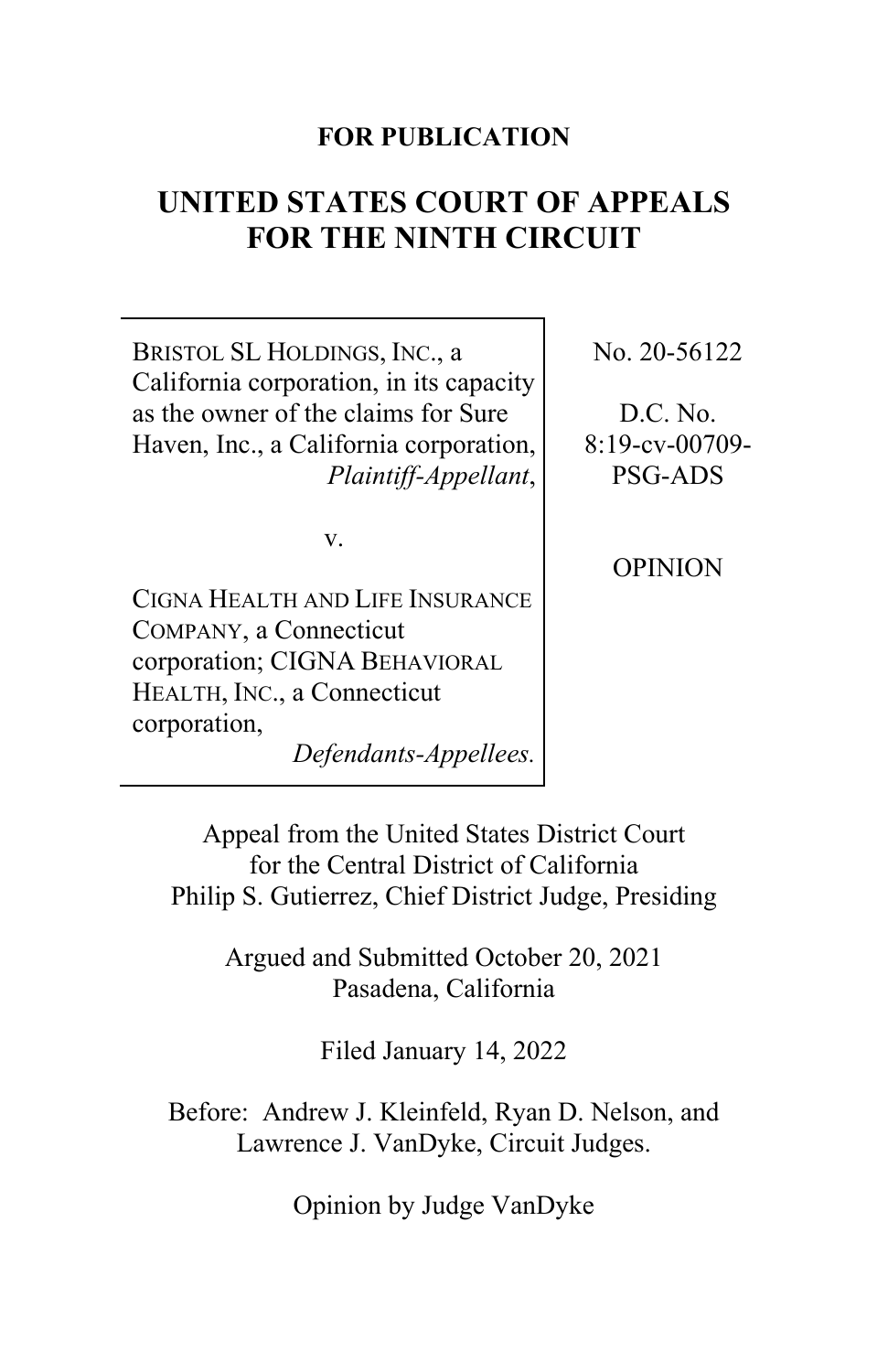# **SUMMARY[\\*](#page-1-0)**

#### **ERISA**

The panel reversed the district court's judgment in favor of Cigna Health and Life Insurance Company in an ERISA action brought by Bristol SL Holdings, Inc., and remanded.

Through a bankruptcy proceeding, Bristol became the successor-in-interest to Sure Haven, which serviced patients insured by Cigna. Bristol alleged that Cigna violated ERISA and state law by denying Sure Haven's claims for reimbursement for services provided. The district court dismissed Bristol's ERISA claim, as an assignee of a healthcare provider, for lack of derivative standing, or lack of authority to bring a claim under ERISA.

The panel held that, under ERISA, a non-participant health provider cannot bring claims for benefits on its own behalf, but must do so derivatively, relying on its patients' assignments of their benefits claims. Agreeing with other circuits, the panel held that other assignees also may have derivative standing if extending standing would align with the goal of ERISA. The panel distinguished *Simon v. Value Behav. Health, Inc.*, which denied derivative standing to a lawyer who had acquired over 600 benefit claims assigned to him by numerous mental-health facilities, which in turn had been assigned those claims by hundreds of patients, because expanding derivative standing to such a person would be tantamount to transforming health benefit claims into a freely tradable commodity. The panel concluded that

<span id="page-1-0"></span>**<sup>\*</sup>** This summary constitutes no part of the opinion of the court. It has been prepared by court staff for the convenience of the reader.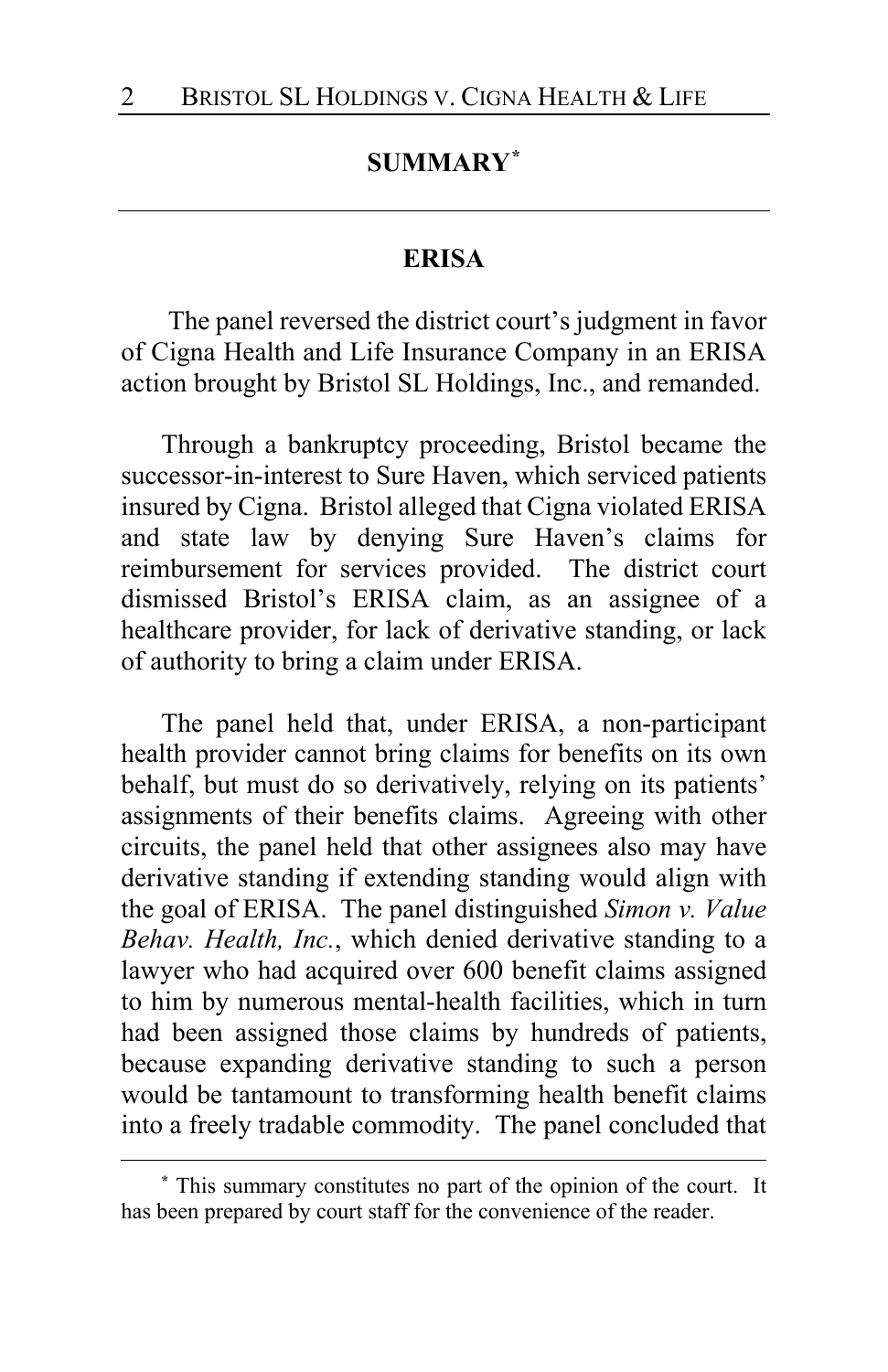many of the concerns about commodifying health benefit claims, prevalent throughout *Simon*, were absent here. In addition, refusing to allow derivative standing for Bristol would create serious perverse incentives that would undermine the goal of ERISA. The panel held that the first assignee as a successor-in-interest through bankruptcy proceedings who owns all of one healthcare provider's health benefit claims has derivative standing under ERISA.

The panel addressed other claims in a separate memorandum disposition filed simultaneously with this opinion.

### **COUNSEL**

Dorothy F. Easley (argued), Easley Appellate Practice PLLC, Miami, Florida; Matt Lavin and Aaron Modiano, Arnall Golden Gregory LLP, Washington, D.C.; John W. Tower, Law Office of John W. Tower, Encinitas, California; for Plaintiff-Appellant.

William P. Donovan Jr. (argued), McDermott Will & Emery LLP, Los Angeles, California, for Defendants-Appellees.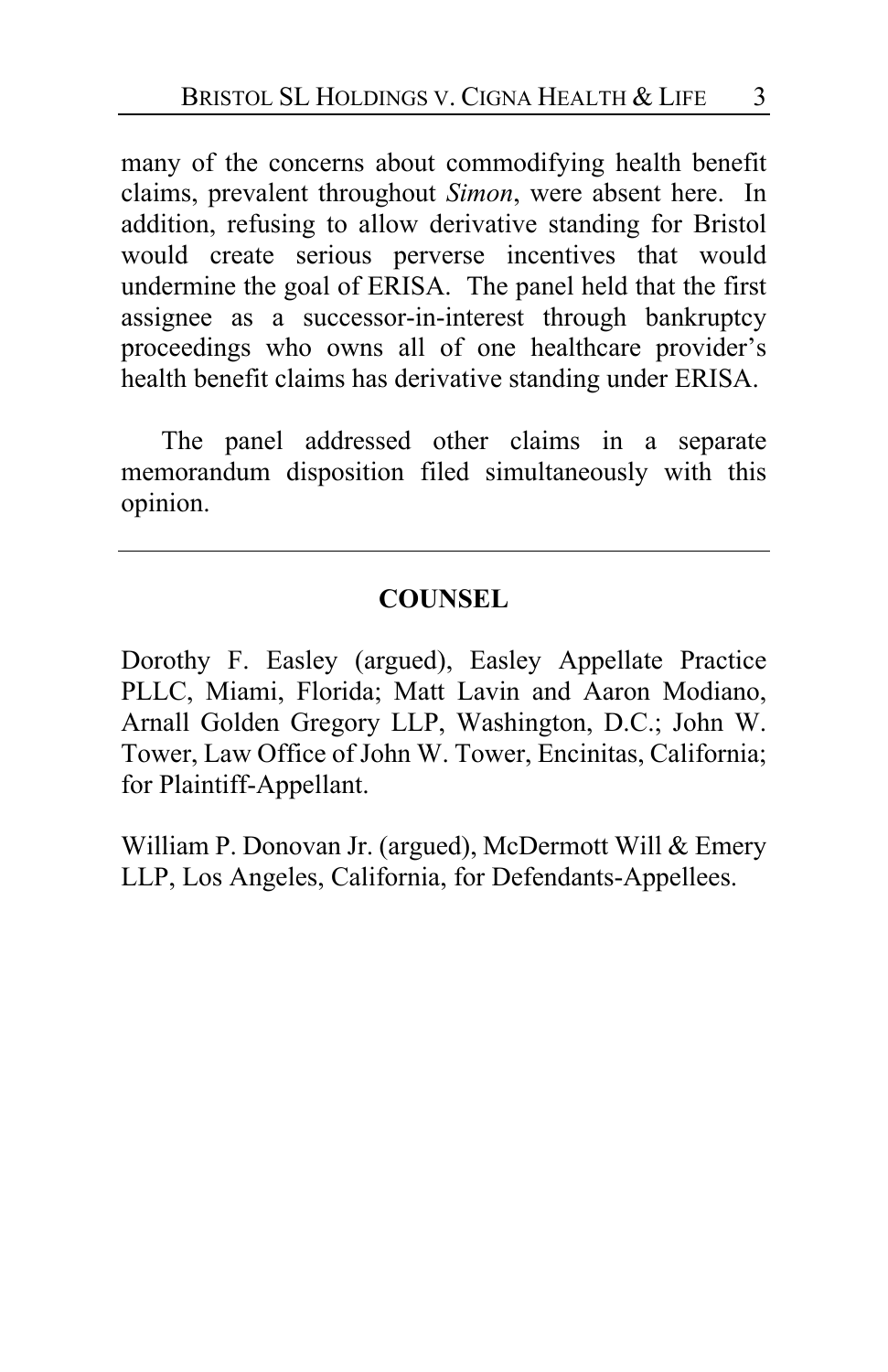#### **OPINION**

VANDYKE, Circuit Judge:

#### **I. INTRODUCTION**

At issue is a dispute between a healthcare treatment center (Sure Haven, and Bristol as its assignee) and an insurance company (Cigna) over approximately \$8.6 million worth of services that Sure Haven provided to Cigna's insureds. The crux of the disagreement is whether Sure Haven entered into an enforceable agreement with Cigna to treat patients covered by Cigna through a series of "verification" and "authorization" phone calls that Sure Haven claims it relied on in providing the medical services.

#### **II. BACKGROUND**

#### **A. Factual Background**

Sure Haven was an accredited mental-health and substance-abuse treatment center that regularly serviced patients insured by Cigna. According to Bristol, Sure Haven went out of business and was forced into bankruptcy when Cigna abruptly stopped reimbursing for services provided, ultimately refusing to pay Sure Haven for services it rendered to 106 Cigna-insured patients. Bristol became the successor-in-interest to Sure Haven through a bankruptcy proceeding.

Sure Haven was an out-of-network provider for Cigna, which meant that the two parties did not have a standing contract governing medical rates and coverage. Sure Haven would therefore regularly call Cigna to verify coverage and get approval for various services before performing treatment. This process included at least one verification call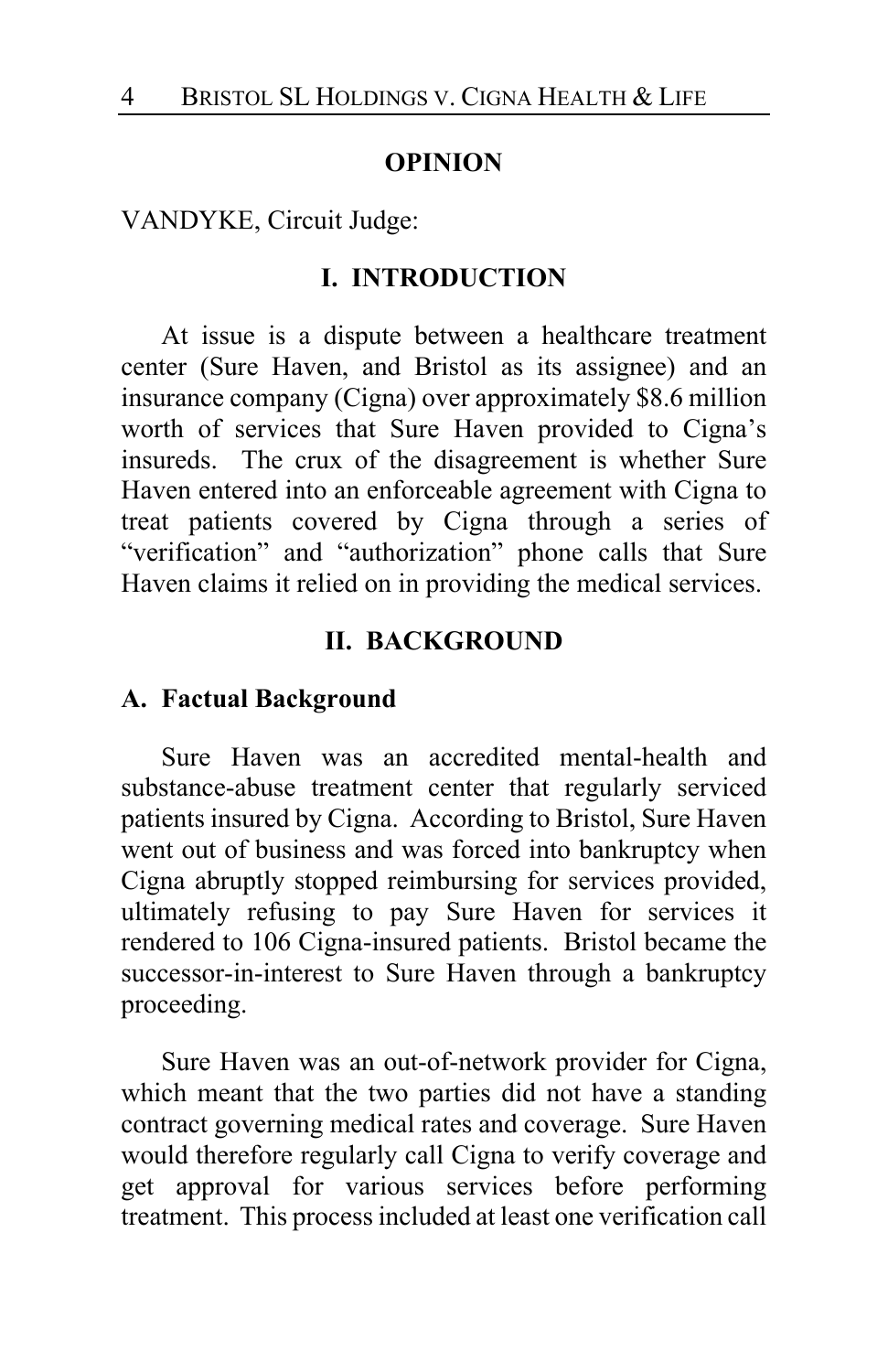and authorization call per covered patient. The verification call served to ensure at the outset that the patient's insurance was active and included out-of-network services. Once verified, Sure Haven would make authorization calls before providing specific services to the patients to ensure that Cigna would approve the service. During the period at issue here, Sure Haven made 106 verification calls (one for each patient) and 706 authorization calls to Cigna.

The parties heavily dispute what these calls included and established. According to Bristol, Sure Haven's verification calls with Cigna included establishing a percentage reimbursement of the "usual, customary, and reasonable rate" (UCR), which means the percentage of costs that Cigna would cover for a given patient's services. Cigna would give varying percentages of UCR for each of the 106 patients. After the UCR percentage was established, Sure Haven would make follow-up authorization calls to Cigna for preapproval of specific services. When Cigna permitted a service, it would give a "unique 'authorization number'" to confirm prior approval when Sure Haven billed for that provided service. The parties continued this practice for almost a year, with Sure Haven providing reimbursable services worth over \$8.6 million to Cigna insured patients, which Cigna stopped reimbursing. Bristol alleges that Cigna continued authorizing treatment during this time despite deciding internally not to pay these claims.

Cigna tells a different story. According to Cigna, the verification calls established only that the insured had outof-network benefits and other related information (e.g., deductibles, out-of-pocket maximums, etc.). For out-ofnetwork providers, payment could not be determined until after the claim was received, reviewed, and justified. And contrary to Bristol's claims, nowhere in this process were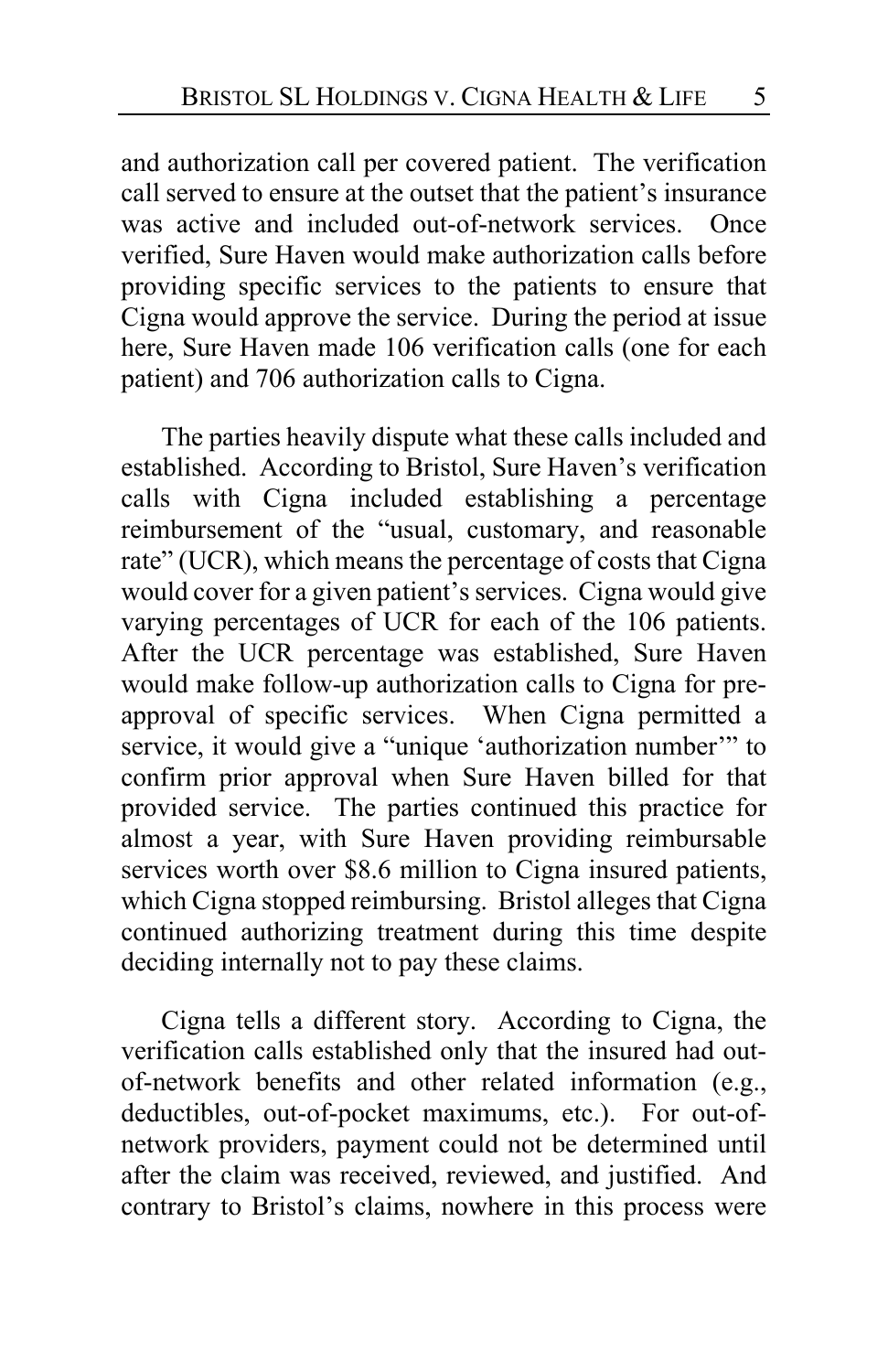UCRs discussed, nor did any Cigna representative promise to pay a percentage of the UCR. Moreover, Cigna claims that nearly all the verification and authorization calls were automatically routed to hear certain disclaimers before any subsequent conversation. For the authorization calls, Cigna insists the following would play:

> Please be aware, pre-approval is not a guarantee of coverage. Coverage and covered services are contingent upon the patient's eligibility on the date(s) services are rendered and the patient's covered services plans and policies. Coverage and covered services also may be dependent on your CIGNA HealthCare network participation. If you are not a participating provider in the plan's network, out-of-network covered services may apply.

A similar warning that the information given in a verification call "does not guarantee coverage or payment" also played automatically.

Regarding the stoppage of payments, Cigna maintains that it began denying all of Bristol's claims because Sure Haven was violating the benefit plan's requirement by not collecting the portion of the payment due from the members themselves in addition to collecting the portion due from Cigna. After it purchased all Sure Haven's claims against Cigna in Sure Haven's bankruptcy proceeding, Bristol sued Cigna as Sure Haven's assignee.

# **B. Procedural History**

The litigation below progressed over a series of amended complaints by Bristol, with the district court eventually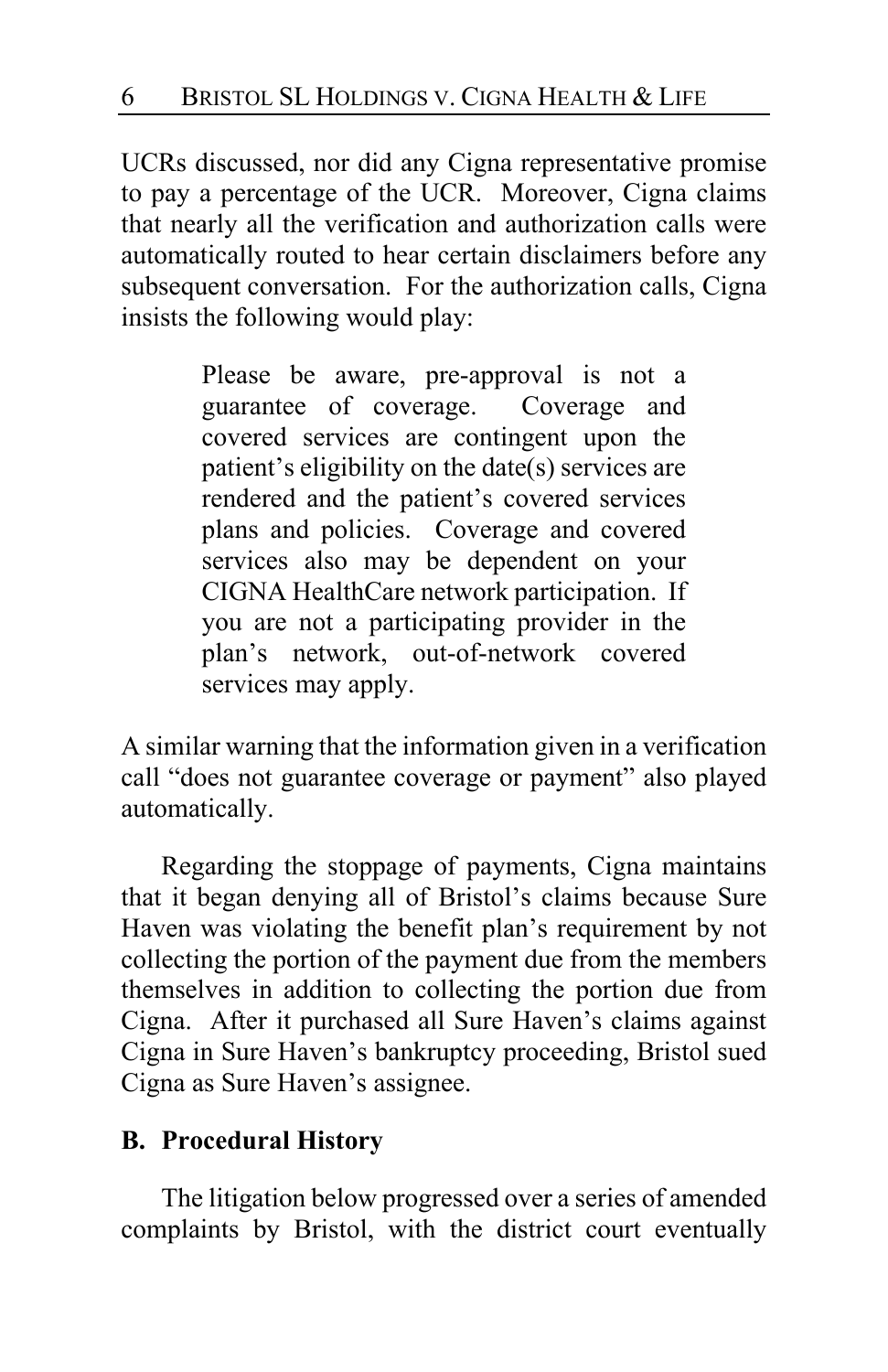ruling for Cigna on all claims. Bristol's first complaint was filed in April of 2019, and asserted twelve causes of action, which Cigna moved to dismiss. The court ruled for Cigna, and granted Bristol leave to amend. In October of 2019, Bristol filed its first amended complaint, which added an Employee Retirement Income Security Act of 1974 (ERISA) claim and had ten state law claims. Most relevant for our purposes here was the district court's dismissal of the ERISA claim with prejudice. The district court ruled that Bristol lacked standing to bring a claim under ERISA because neither ERISA's text nor this circuit's case law granted standing to an assignee of a healthcare provider.**[1](#page-6-0)**

After further evidentiary and merits proceedings in the litigation that are not relevant here, Cigna eventually moved for summary judgment on the remaining claims in Bristol's second amended complaint, which the district court granted. With final judgment rendered, Bristol brought this appeal.**[2](#page-6-1)**

<span id="page-6-1"></span>**<sup>2</sup>** In addition to derivative standing under ERISA, Bristol appeals numerous other claims raised below. Those claims are addressed in a separate memorandum disposition filed simultaneously with this opinion. That disposition reverses the district court's summary judgment ruling for Cigna on Bristol's breach of contract and promissory estoppel claims, and affirms the district court's dismissal of Bristol's fraudulent inducement claim and its denial of Bristol's motion for leave to amend the complaint.

<span id="page-6-0"></span>**<sup>1</sup>** While the district court ruling and much of our circuit's case law refers to this as a question of standing, it is arguably better understood as a question of whether ERISA authorizes a cause of action for the party. *See DB Healthcare, LLC v. Blue Cross Blue Shield of Ariz., Inc.*, 852 F.3d 868, 873–74 (9th Cir. 2017) (explaining the distinction).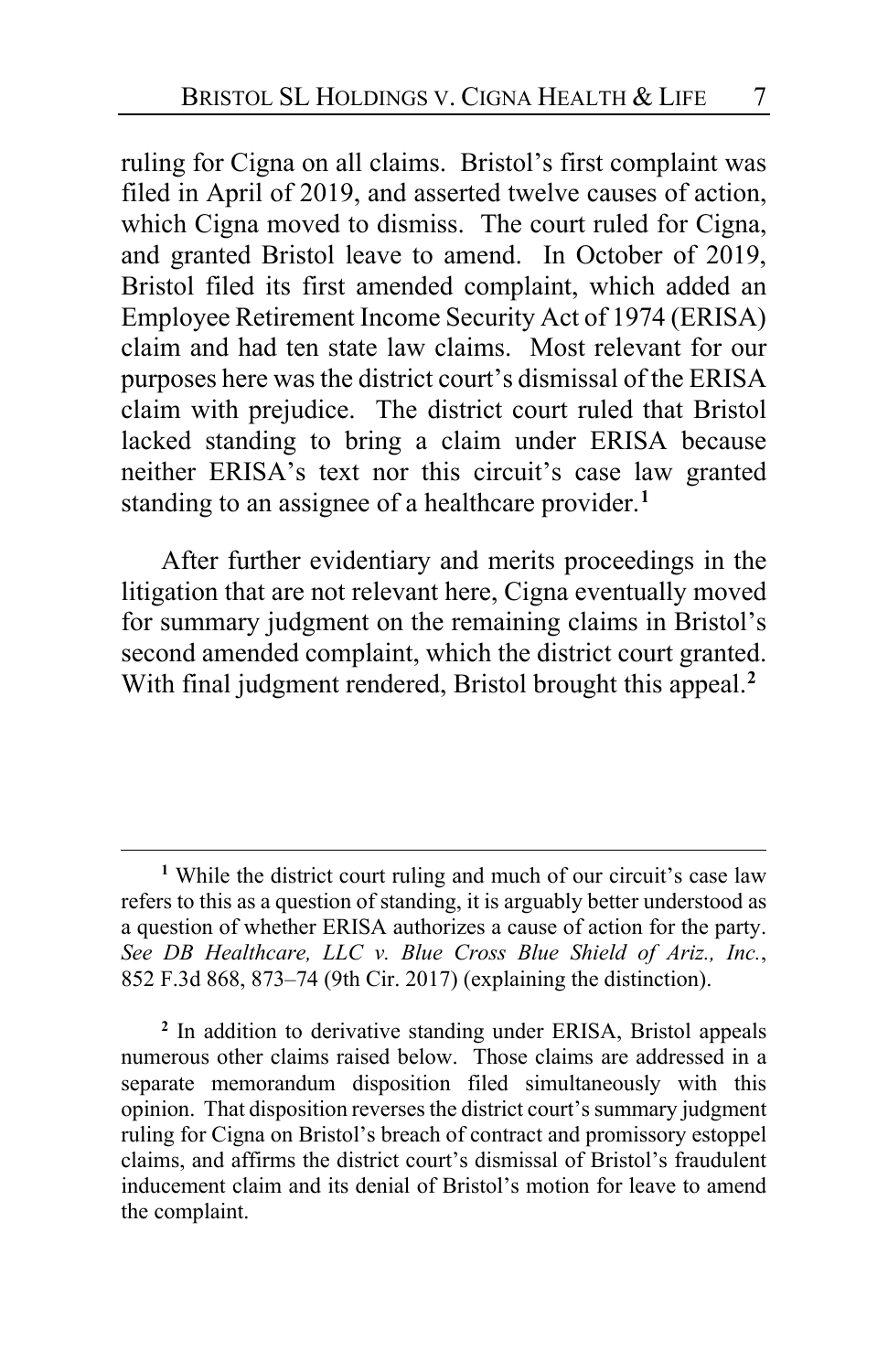#### **III. ANALYSIS**

We have jurisdiction under 28 U.S.C. § 1291, and we review de novo the district court's dismissal for failure to state a claim. *See DB Healthcare, LLC v. Blue Cross Blue Shield of Ariz., Inc.*, 852 F.3d 868, 873 n.5 (9th Cir. 2017).

The text of ERISA authorizes "a participant or beneficiary" of an ERISA plan to bring a civil action.**[3](#page-7-0)** *See* 29 U.S.C. § 1132(a)(1)(B). Circuit case law has made clear that healthcare providers are not "beneficiaries" within the meaning of ERISA. *See DB Healthcare, LLC*, 852 F.3d at 874. Therefore, "a non-participant health care provider ... cannot bring claims for benefits on its own behalf. It must do so derivatively, relying on its patients' assignments of their benefits claims." *Spinedex Physical Therapy USA Inc. v. United Healthcare of Ariz., Inc.*, 770 F.3d 1282, 1289 (9th Cir. 2014).

It is well-established that assignees are generally allowed to bring suit on behalf of the assignor. *See Sprint Commc'ns Co., L.P. v. APCC Servs.*, 554 U.S. 269, 275 (2008) ("[H]istory and precedent are clear on the question before us: Assignees of a claim, including assignees for collection, have long been permitted to bring suit."). This general principle extends into the ERISA context. *See Misic v. Bldg. Serv. Emps. Health & Welfare Tr.*, 789 F.2d 1374, 1378 (9th Cir. 1986); *Spinedex*, 770 F.3d at 1288.

But there are certain limits to such derivative standing for assignees bringing ERISA claims. Most prominently,

<span id="page-7-0"></span>**<sup>3</sup>** ERISA also allows the Secretary of Labor, a State, or employer to bring a civil action under certain circumstances not relevant here. *See* 29 U.S.C. § 1132(a).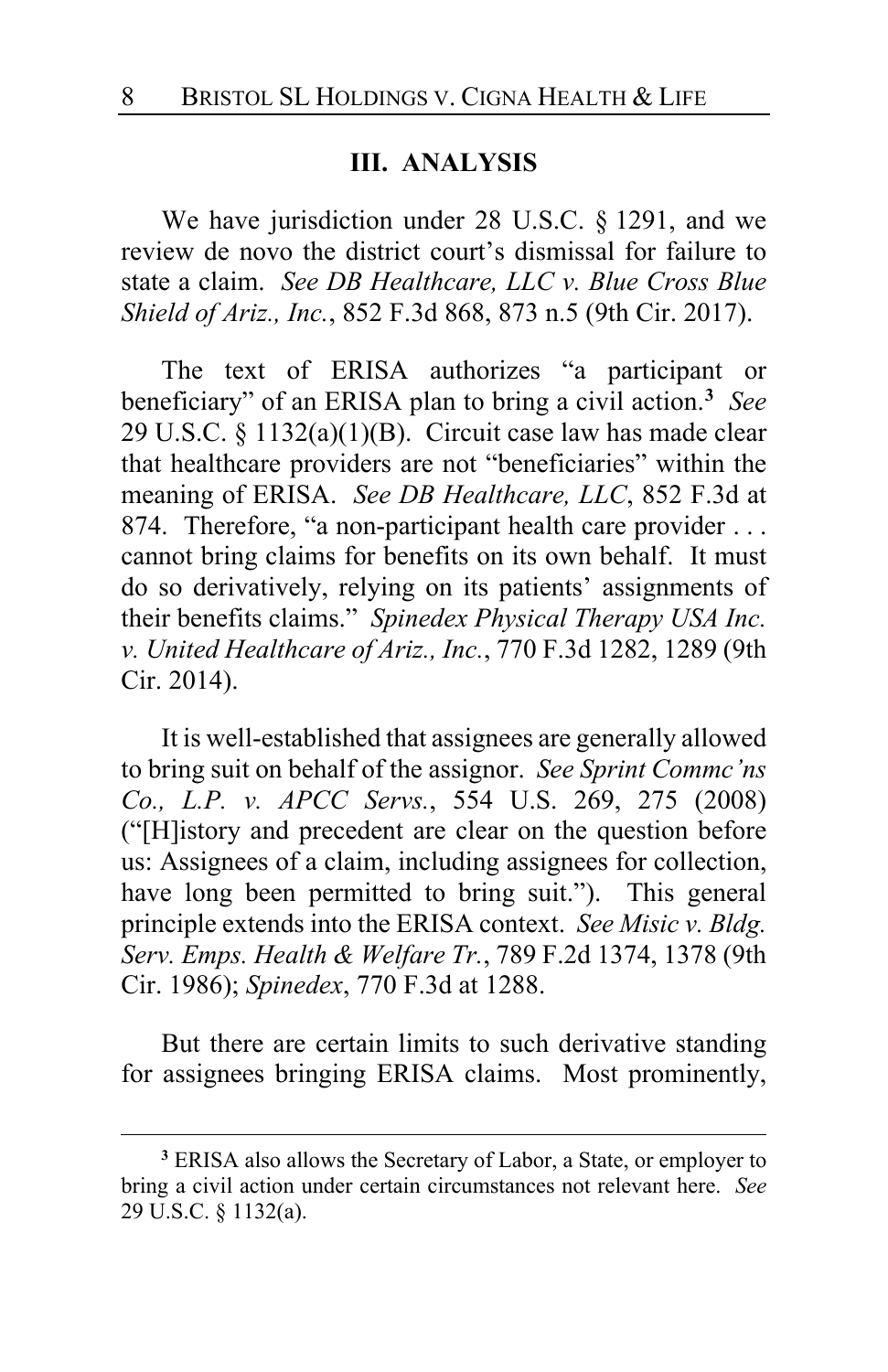our circuit denied derivative standing to Stephen Simon, a lawyer who had acquired over 600 benefit claims assigned to him by numerous mental-health facilities, who in turn had been assigned those claims by hundreds of patients. *See Simon v. Value Behav. Health, Inc.*, 208 F.3d 1073, 1080 (9th Cir. 2000), *amended by* 234 F.3d 428 (9th Cir. 2000), and *overruled on other grounds by Odom v. Microsoft Corp.*, 486 F.3d 541 (9th Cir. 2007). The panel in *Simon* explained that we had previously only extended derivative standing to "health care providers to whom beneficiaries had assigned their benefit claims after receiving medical care from such providers." *Id.* at 1081. Granting standing to these healthcare providers furthered the congressional purposes behind ERISA because it enhanced the efficiency and ease of billing among all the interested parties. *See id.*

But the *Simon* panel worried that expanding derivative standing to someone like Simon would

> be tantamount to transforming health benefit claims into a freely tradable commodity. It could lead to endless reassignment of claims, and it would allow third parties with no relationship to the beneficiary to acquire claims solely for the purpose of litigating them.

*Id.* Presented with the request to extend standing to Simon, the court concluded, "[w]e do not see how such a result would further ERISA's purpose." *Id.*

Looking beyond the nuanced rationale given in *Simon* for refusing to extend derivative standing in that case, the district court here read *Simon* to stand for the general proposition that "[t]he Ninth Circuit has declined to extend this derivative standing to assignees of health care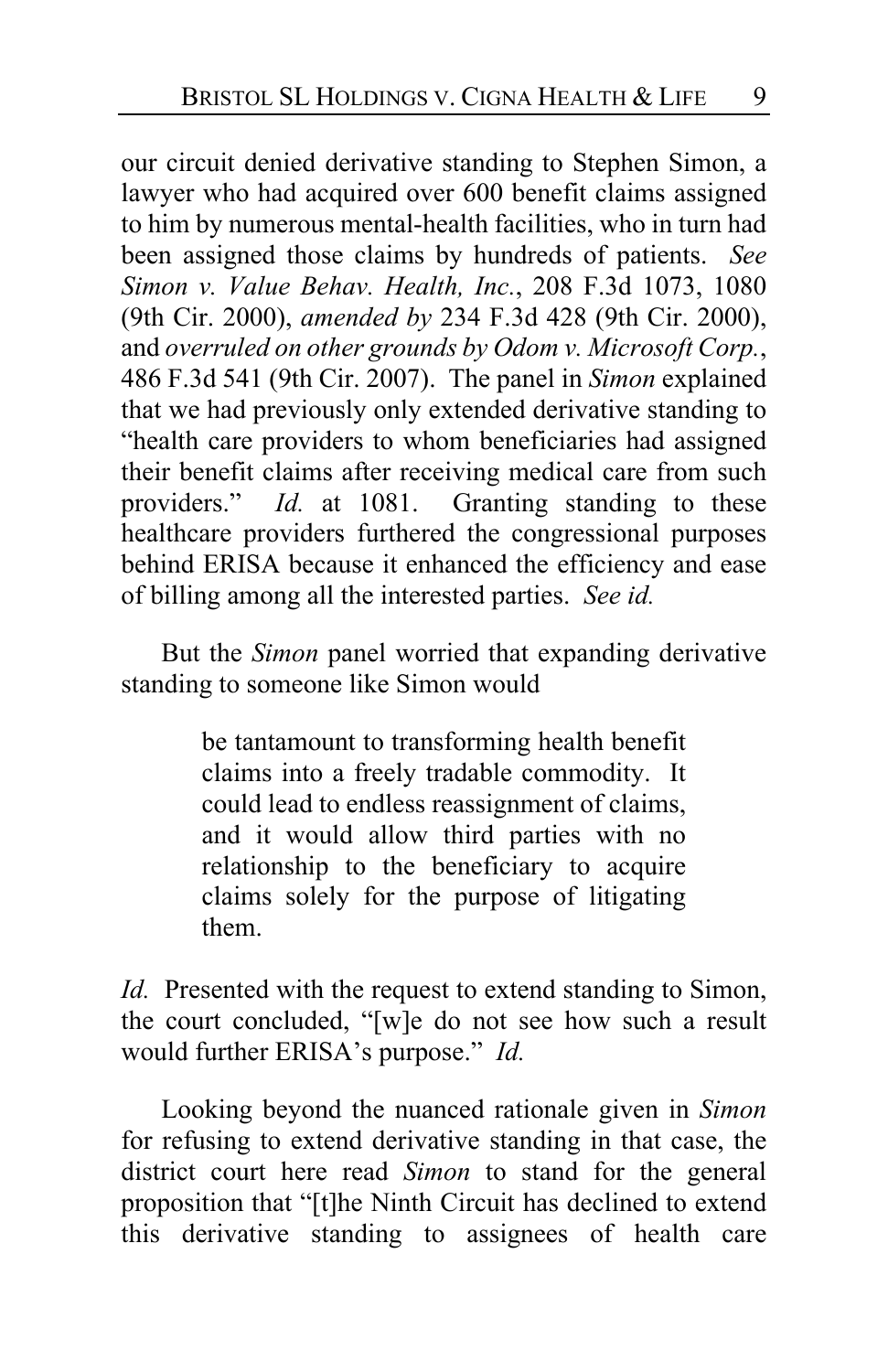providers"—period. Because Bristol is "an assignee of the health care provider," the district court concluded that it lacked derivative standing.

But a closer reading of the case law shows that much of the reasoning applied to Simon is inapplicable to Bristol. First, Simon was an attorney who aggregated hundreds of unrelated claims from numerous different health facilities, akin to a bill-collector. *See id.* at 1080. Here, Bristol is the successor-in-interest to Sure Haven through bankruptcy proceedings and is only bringing claims that belonged to one health care provider (Sure Haven), which were all denied for the same reason. Second, Simon filed lawsuits across the nation against approximately 1,600 defendants, many of which were blatantly defective. *See id.*; *Gables Ins. Recovery, Inc. v. Blue Cross & Blue Shield of Fla., Inc.*, 813 F.3d 1333, 1339–40 (11th Cir. 2015) (collecting examples of Simon's litigation). Bristol's claims are much more focused and specific. Third, Simon had no relationship to the ultimate beneficiaries, and acquired these claims for the sole purpose of litigation. Bristol, on the other hand, is the bankruptcy successor-in-interest to Sure Haven. Together, these considerations demonstrate that many of the concerns about commodifying health benefit claims—which were prevalent throughout *Simon*—are absent here.

Moreover, Bristol's claim to bring a cause of action under ERISA already fits comfortably within our circuit's existing case law. When evaluating causes of action under ERISA, our court has examined whether extending standing would align with the "general goal of ERISA." *Misic*, 789 F.2d at 1377. Refusing to allow derivative standing in this unique circumstance would create serious perverse incentives that would undermine the goal of ERISA. Without the type of derivative standing claimed by Bristol in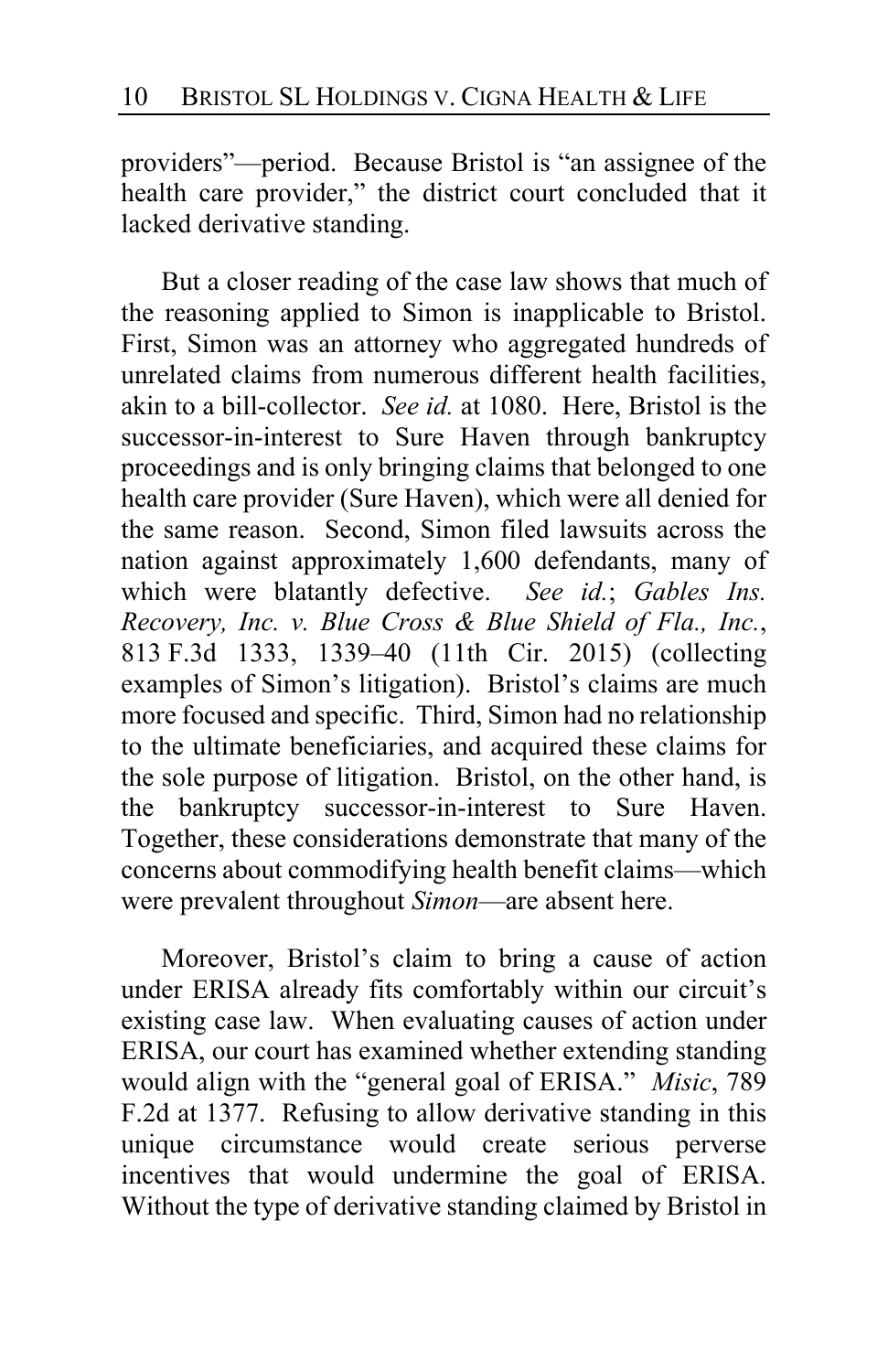this case, Cigna could force healthcare providers like Sure Haven into bankruptcy, thereby ensuring that it would likely *never* have to pay for the services it authorized. Against such a harsh legal backdrop, future providers like Sure Haven would be forced to require patients to foot the entire bill up front (which many would be unable to do), and then make those patients seek reimbursement from the insurer for its share. Our court has already recognized this concern when it allowed derivative standing for healthcare providers. "Such assignments also protect beneficiaries by making it unnecessary for health care providers to evaluate the solvency of patients before commencing medical treatment, and by eliminating the necessity for beneficiaries to pay potentially large medical bills and await compensation from the plan." *Misic*, 789 F.2d at 1377.

This conclusion also finds support in other circuits, many of which have extended derivative standing in similar circumstances—where the *Simon* concerns were less manifest. *See, e.g.*, *Brown v. Sikora & Assocs., Inc.*, 311 Fed. App'x 568, 570 (4th Cir. 2008) (unpublished) (collecting cases) ("[O]ur sister circuits have consistently recognized [derivative] standing when based on the valid assignment of ERISA health and welfare benefits by participants and beneficiaries."). For example, the Eleventh Circuit extended derivative standing to an assignee of a medical provider after explicitly distinguishing that case from *Simon*. *See Gables*, 813 F.3d at 1340. The Fifth Circuit similarly granted standing to an assignee of a health plan provider. *See Tango Transp. v. Healthcare Fin. Servs. LLC*, 322 F.3d 888, 889 (5th Cir. 2003).

Both the Eleventh and Fifth Circuit cases are consistent with *Simon*'s rationale. As discussed above, our court in *Simon* distinguished derivative standing for healthcare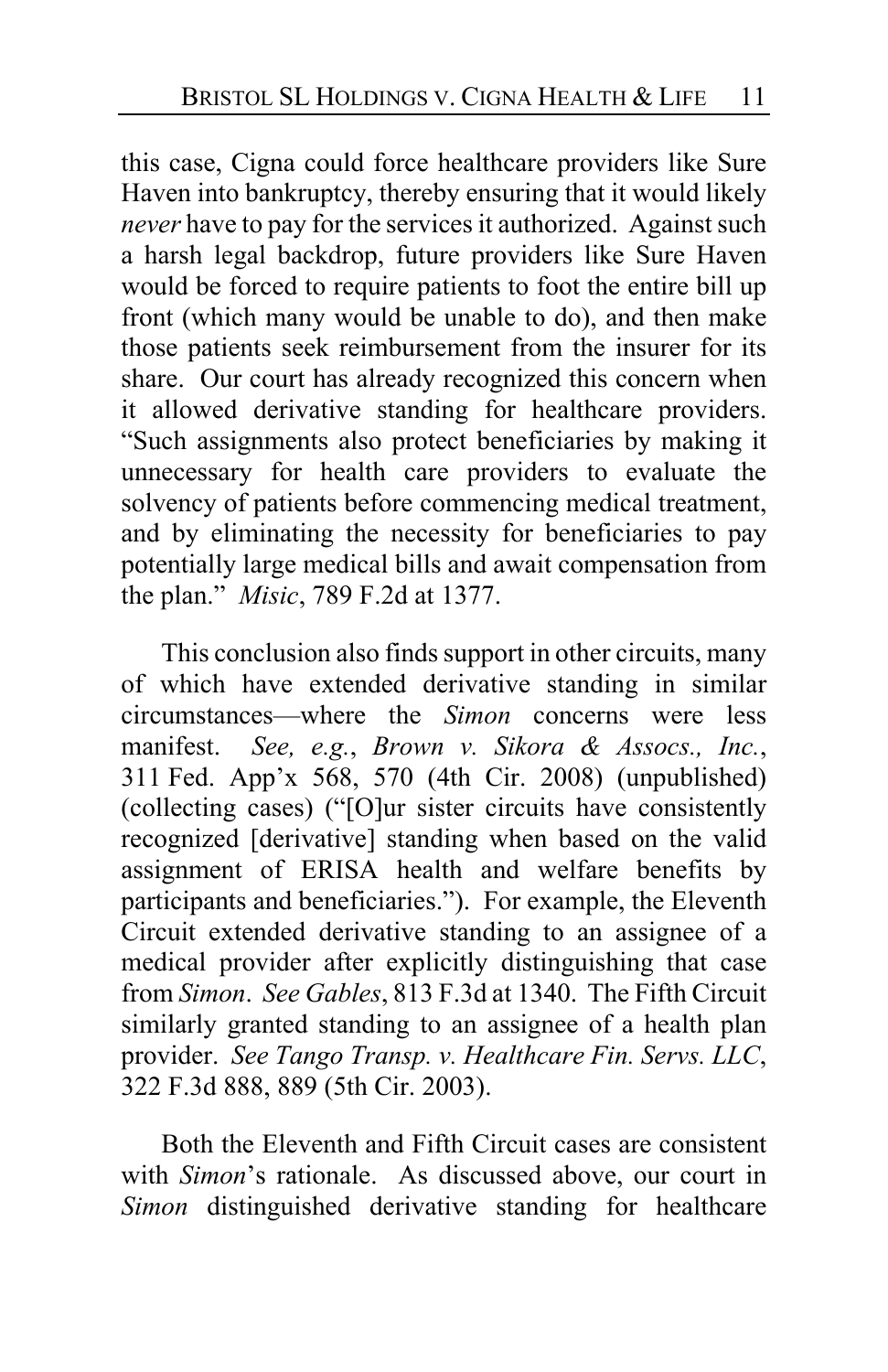providers because doing so furthered ERISA's purpose, while derivative standing for an attorney aggregating wholly unrelated claims frustrated ERISA's purpose. The Fifth Circuit—echoing our court in *Misic*—explained at length how derivative standing for assignees of healthcare providers in a context like this furthers the purpose of ERISA, stating:

> [D]enying derivative standing to health care providers would harm participants or beneficiaries because it would discourage providers from becoming assignees and possibly from helping beneficiaries who were unable to pay them up-front. Likewise, granting derivative standing to the assignees of health care providers helps plan participants and beneficiaries by encouraging providers to accept participants who are unable to pay up front. Conversely, to bar health care providers from assigning their rights under ERISA, and shifting the risk of non-payment to a third-party, would chill health care providers' willingness to accept a patient. Third parties . . . will only be willing to purchase an assignment from a health care provider if they can be assured that they will be afforded standing to sue for reimbursement.

*Tango*, 322 F.3d at 894 (internal quotation marks and citations omitted).

Admittedly, some of the other circuits' cases can be read as extending derivative standing beyond what our court in *Misic* and *Simon* may have anticipated. But it is clear the